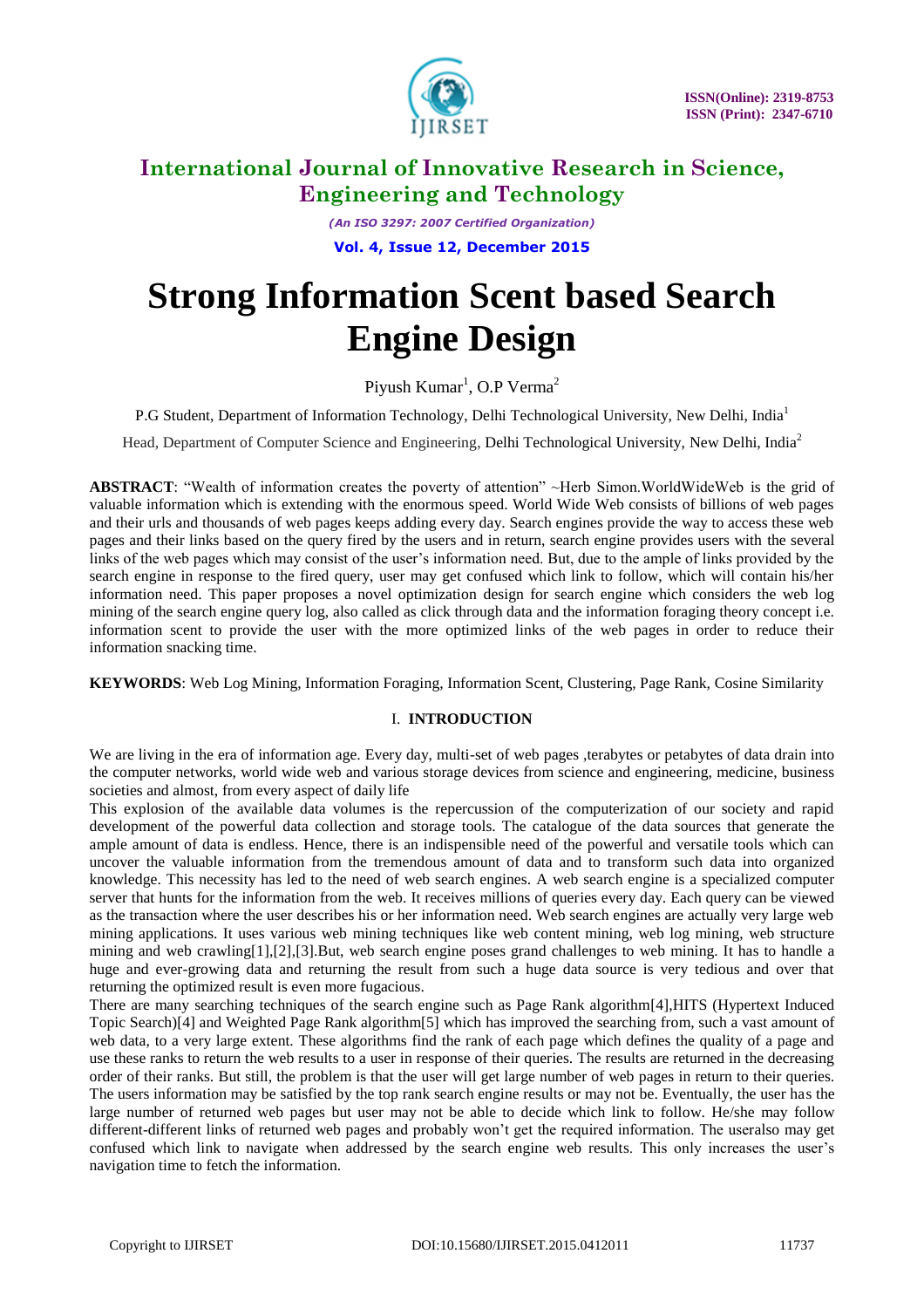

*(An ISO 3297: 2007 Certified Organization)*

#### **Vol. 4, Issue 12, December 2015**

 This paper describes the novel approach to return the subset of the web search result of the search engine in which the probability of satisfying the user"s information need to a great extent. This lead to save the user"s navigation and information snacking time.

 The paper is organized as follows: Section II describes the related work and concepts which are used in proposed work. Section III describes the proposed architecture of search engine, proposed similarity metric and the clustering algorithm. Section IV discusses the practical evaluation of the work. Section V concludes the paper.

#### II. **RELATED WORK**

#### *(A) Web Log Mining*

 User"s activities are stored in the log file by almost all the search engines. This log file contains the information about the users such as user"s id, query fired by user, clicked urls, rank r of the clicked urls u for query q, time at which query is submitted to the search engine. This log file is also called as click through data.

Web log mining is one of the techniques of web mining which aims at mining the log file in order to gain insight information about the user and how it is using search engine and what are his or her interests which, in turn, can be used to recommend suggestions about the queries and web pages to the user. Web log mining can also be used to find the similarities between queries and between the clicked urls whichgives the necessary information to provide recommendations to the users.

#### *(B) Information foraging*

Information foraging [6],[7] is the theory that applies the concept of optimal foraging theory to the idea about how human users search for information.The theory is based on the assumption that, when humans searching for information, humans use "built-in" foraging mechanisms in order to forage as much as relevant information as possible like animals find food and grab as much as possible. The theory assumes that user, when possible, will modify their strategies or the structure of the environment to maximize their rate of gaining valuable information [8].The information foraging can be summarized, as shown in fig.1, as the psychological behavior of humans who uses the optimal foraging technique for fetching the information from the web.



Fig. 1: Information Foraging

#### *1.Details of Theory of Information Foraging*

- Organisms that consume information are called **informavores**. Informavores constantly makes decision on what kind of information to look for, whether to stay at the current site to try to find additional information or whether they should move to the other site, and which path (link) to follow to the next information site.
- In **optimal foraging theory**, our emphasis is on maximizing the energy per unit time.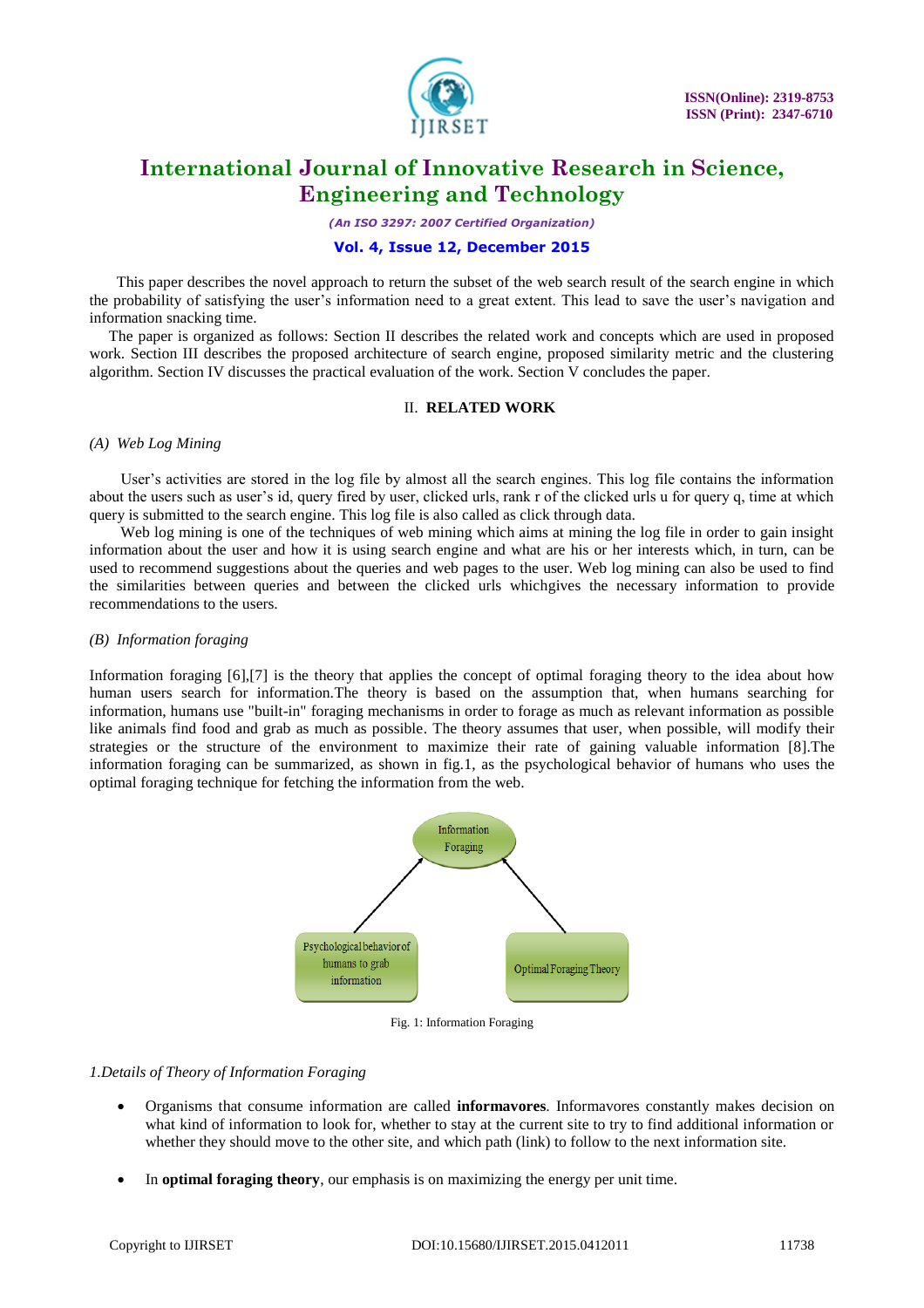

*(An ISO 3297: 2007 Certified Organization)*

**Vol. 4, Issue 12, December 2015**

*Commal Foraging = maximize*  $\frac{ENERGY}{TIME}$  $=$ (1)

 In the same way, in **information foraging theory**, our emphasis is on maximizing the useful information per unit time

*Information Foraging = maximize*[ $\frac{USEFULINFORMATION}{]} (2)$ ] *USEFULINFORMATION TIME*

 **Information scent[8],[9]** is a part of information foraging theory. It refers to the extent that users can predict what they will find pursuing a certain path through a website or other source of information.

*(2) Information Scent*

It is the most pivotal concept in information foraging. Like animals, rely on the scents which indicate the possibility of finding the prey and guide them to the promising patches, in the same way, web surfers rely on the various cues on the links in the web search area. Their surfing patterns are guided by these cues and their information needs. It is the measure which tells whether the user who is surfing over the web finds the information that he/she looking forwhile clicking various links. It is of two types which are as follows:

- **Strong information scent:** It refers to the measure which tells that, when user presented with the list of options which option they will select that gives the clearest indication of the information they are looking for, and whether they find the required information after clicking this option.
- **Weak information scent:** It refers to the measure which evaluates the links which does not provide the clear indication of the user information need.Hence, confuses the user which link to follow.

Consider Table 1 which presents some set of navigation options to users while he/she browsing online shopping site. Each option is giving some information to the user i.e. what the option will contain. For example, "Audio and TV" will contain electronics items, "Books" will contain book library, "Computing" will contain all the computer accessories and electronics items.

| Table 1: Navigation options in online shopping site for evaluating information scent |
|--------------------------------------------------------------------------------------|
|--------------------------------------------------------------------------------------|

| ----------Select options---- |
|------------------------------|
| <b>Audio and TV</b>          |
| <b>Books</b>                 |
| Computing                    |

oftend *Fronging* = mectarized  $\frac{E N E N E T}{11116}$  (1)<br>
• In the same way, in informalism forenigg theory, car emphasis is to maximizing the useful information<br>
until time<br>
smaller transmission ( $\frac{E k E T E N E N E T}{1116}$ ) ( $\frac$ If user wants to look for information about i-pods which option he/she will choose here. Here, all the navigation options are clearly understandable, but which option user will select to gain information on i-pods? Since i-pods can be listed in either Audio and TV' or 'Computing' section. In this case, user is more likely to select the wrong option which makes the user get frustrated on not finding information. The user backtrack the links or eventually leave the site. This is referred to as weak information scent.

#### III. **PROPOSED SEARCH ENGINE DESIGN**

The optimization technique used in the proposed search engine is based on mining the clicked through data in order to find the similar queries and common clicked urls and how much time is spent on the common clicked urls which is used to suggest the strong information scent based web pages to the users.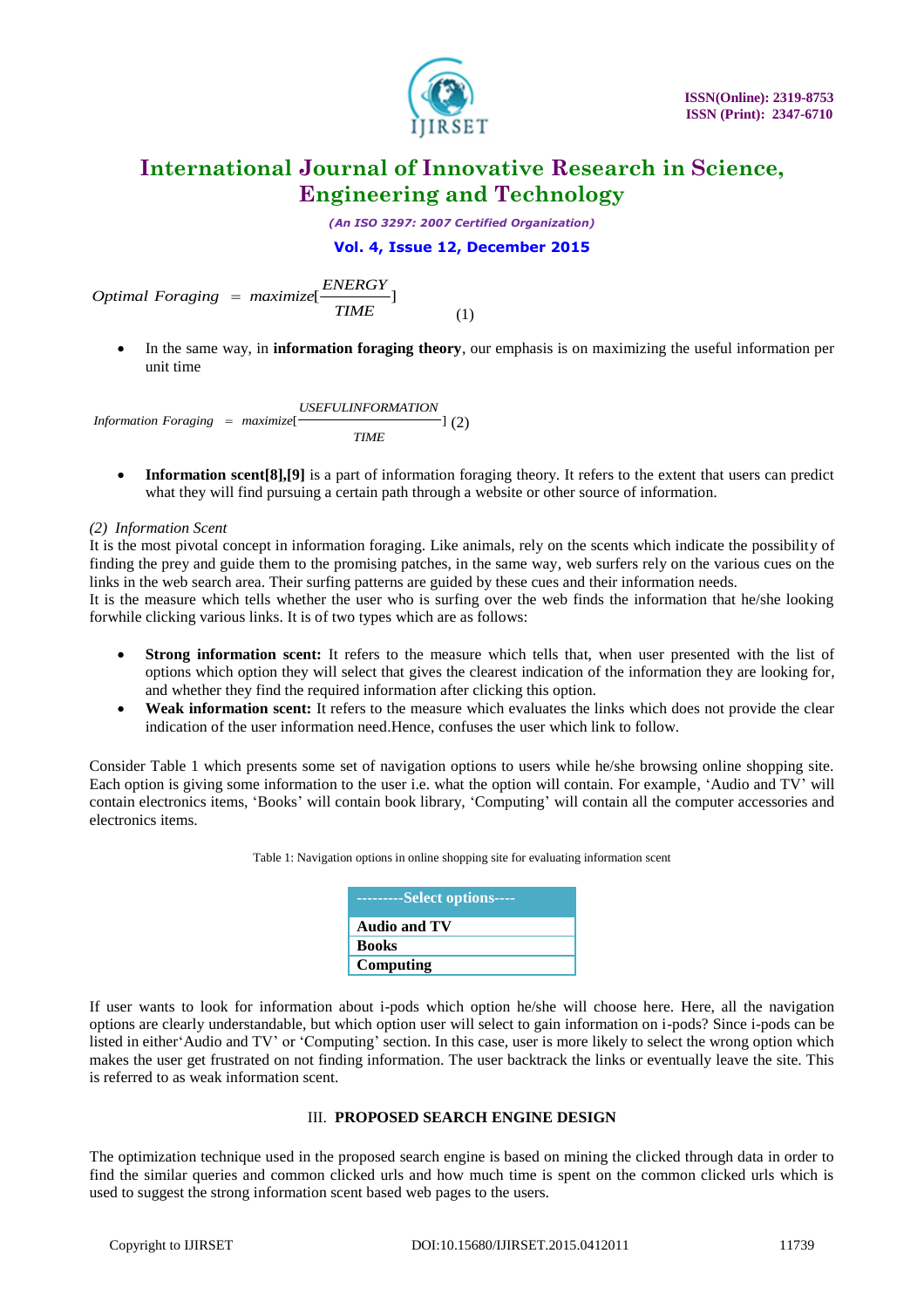

*(An ISO 3297: 2007 Certified Organization)*

### **Vol. 4, Issue 12, December 2015**

The architecture of the proposed search engine as shown in fig 2 comprises of following components:

- 1. *Search Engine Interface*: User writes the queries at the search engine interface.
- 2. *Query Processor:* It processes the request of the query. It finds the Euclidean distance (D) between the query and the centroid of each cluster and fetches the urlsfrom the clusters, if Euclidean distance (D)  $\geq$  Threshold. The fetched urls are returned according to their ranks set by rank analyzer.
- 3. *Query Log:* Query log is the log file which comprises of the database of all the queries fired by all users, user ID, time of query, clicked urls. The query log provides necessary details about the users which is used for mining and helps discovering their surfing pattern.



Fig 2: Proposed Search Engine Architecture

- 4. *Similarity Analyzer:* similarity analyzer will find the similarities among the queries of different users and similarities among the clicked urls after query is processed. In similarity analyzer, time spent on the clicked urls is also considered. It will be explained in later section in detail.
- 5. *Clustering Algorithm:* It will perform the clustering on the basis of found similarity. It will form the cluster of similar queries with their clicked urls. It will be explained in later section in detail.
- 6. *Query Cluster Database:*It will make the database of clusters of the queries with their urls and these clusters are the sources which return the strong information scent web pages after processing of user"s query by search engine.
- 7. *Rank Analyzer:*Rank Analyzer will rank the urls fetched by the query processor from the query cluster database. It will work on the Page Rank algorithm.

The similarity analyzer and clustering algorithm are the crux of the proposed search engine, which are as follows:

#### *(A) Similarity Analyzer*

Similarity analyzer works on three similarity criteria:

- Similarity between queries.
- Similarity between clicked urls.
- Time spent on a clicked web page.

#### *(1) Similarity between users queries*

Similarity between the users queries in the log file is calculated by finding the common content words between the queries. This similarity is assisted by using the cosine similarity. It is given by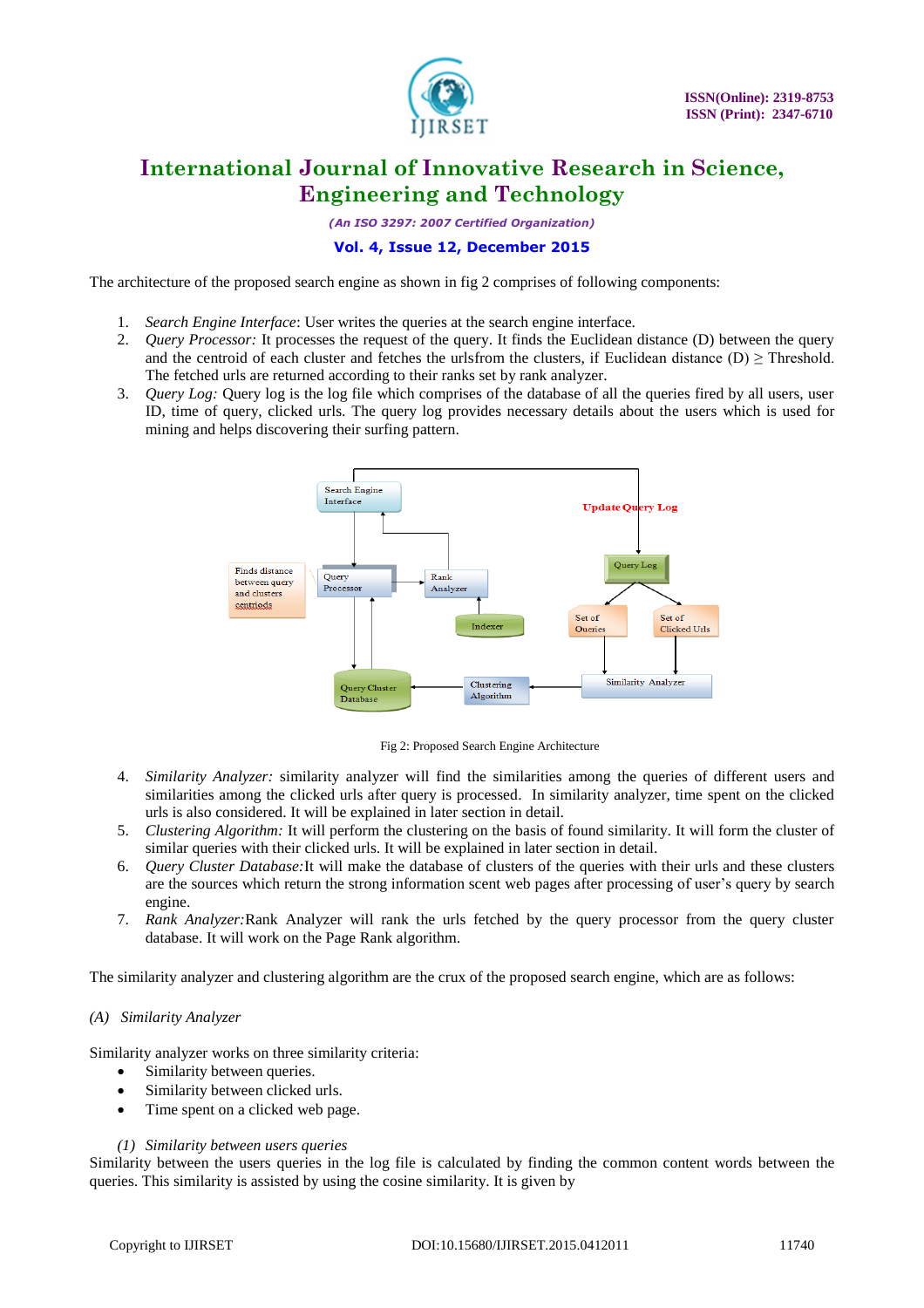

*(An ISO 3297: 2007 Certified Organization)*

**Vol. 4, Issue 12, December 2015**

$$
Sim_{query}(q_1, q_2) = \frac{q1. q2}{\|q1\| |\cdot |q2|}
$$
 (3)

Stor<sub>pers</sub>  $(q_1, q_2) = \frac{q_1 + q_2 - q_3}{q_1 + q_2}$  (3)<br>
Strongers (and the computers computers of some size of such a bottom in the internal of the stress<br>
error of  $q_1 - q_2$  (a.g., a.g., b) which is a computer of some of a ga Where  $q_1$  and  $q_2$  are the two queries comprises of say 'z' number of words each. Here,  $||q_1||$  is the Euclidean norm of query  $q_1 = (q_{1a}, q_{1b}, q_{1c}, \ldots, q_{1z})$  where  $q_{1a}$  represents one word of a query  $q_1$ ,  $q_{1b}$ represents following word of a query query  $q_1 = (q_{1a}, q_{1b}, q_{1c}, \ldots, q_{1z})$  where  $q_{1a}$  represents one word of a query  $q_1$ ,  $q_{1b}$  represents following word of a query  $q_1$  and so on. Euclidean norm of query  $q_1$  defined as  $\sqrt{{q_{1a}}^2 + {q_{1b}}^2 + {q_{1c}}^$ norm of query  $q_2=(q_{2a},q_{2b},q_{2c},\ldots, q_{2z})$ where  $q_{2a}$  represents one word of a query  $q_2$ ,  $q_{2b}$ represents following word of a horm of query  $q_2$ - $q_2$ <sub>a</sub>, $q_2$ <sub>b</sub>, $q_2$ <sub>c</sub>,.....,  $q_2$ <sub>z</sub>/where  $q_2$  are presents one word or a query  $q_2$   $q_2$ <sub>b</sub>  $q_2$ <sub>b</sub>  $q_2$ <sub>c</sub>  $q_3$ <sub>b</sub>  $q_2$ <sub>c</sub>  $q_3$ <sub>c</sub>  $q_2$ <sub>2</sub><sup>2</sup>...... $q_2$ <sub>z</sub><sup>2</sup>.

#### *(2) Similarity between Clicked Urls*

Two queries are similar, if it lead to the selection of the same or similar web pages. It is given by [10],[11] i.e.

$$
Sim_{\text{data}}(q_1, q_2) = \frac{\text{common units clicked in two queries} (q1, q2)}{\text{maximum} (clicked urls in queries} (q1, q2))
$$
 (4)

#### *(3) Total Time spent on Common Clicked Web page between Two Queries*

In the proposed methodology, the time spent on a web page is also considered to give more weight to the similarity measure. It is assumed that if a user is spending time which is greater than some threshold time, then, that page reflects strong information scent i.e. the quality of a web page is good where user"s information need is satisfied.

#### *(B) Proposed Similarity Metric*

Proposed Similarity metric is given by:

Proposed Similarity metric is given by:  
\n
$$
S_m = Sim_{query}(q_1, q_2) + Sim_{clicked}(q_1, q_2) + \theta_o
$$
\n(5)

Here,

 $Sim<sub>query</sub>(q<sub>1</sub>,q<sub>2</sub>)$  is Similarity between users queries

 $Sim_{\rm clicked}(q_1,q_2)$  is Similarity between Clicked Urls.

 $\theta$  is added to the metric if Time spent on common clicked urls is greater than some threshold. The value of  $\theta$  can be taken as any value to give more weight to  $S_m$ . Here, the value is considered 1, which is concluding good results.

#### *(C) Clustering Algorithm*

Clustering algorithm is used to cluster the query along with their corresponding clicked urls and time spent on these urls on the basis of the proposed similarity metric score. Following is the proposed clustering algorithm used:

#### *Step1:*

**Input:** set of n queries with their corresponding clicked urls and time spent on the clicked urls. Minimum similarity threshold  $(E)$ **Output:** set of clusters  $C = \{C_1, C_2, \ldots, C_p\}$ , each cluster is stored in separate array.

#### **Clustering\_Query (n, £)**{

For (each query  $q_1 \in n$  queries){ Set cluster\_Id  $(q_1)=C_p$  $C_p = \{q_1\}$ For(each query  $q_2 \in \{n-q_1\}$  queries){ Find  $S_m$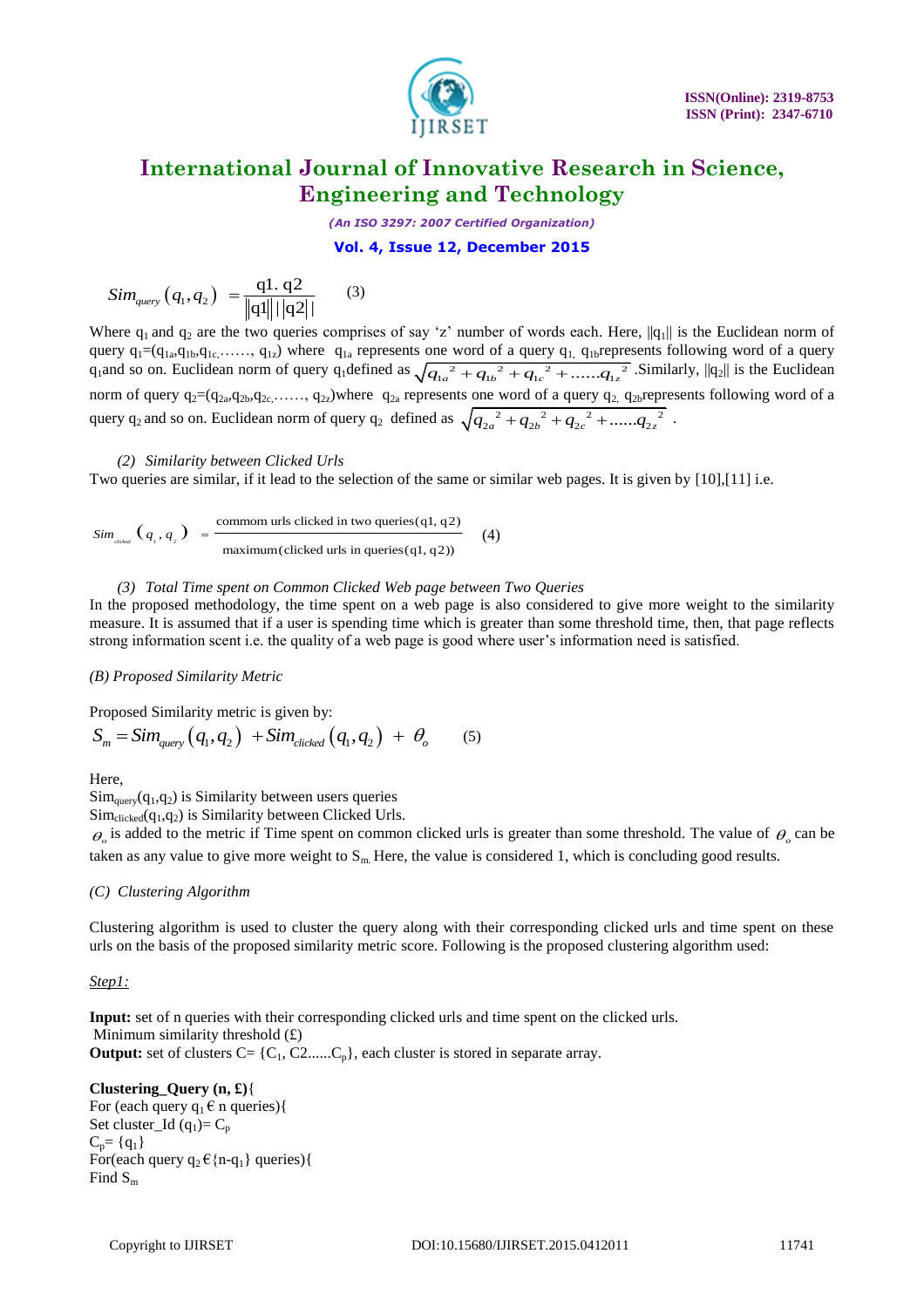

*(An ISO 3297: 2007 Certified Organization)*

**Vol. 4, Issue 12, December 2015**

If( $S_m \geq \mathbf{f}$ ) then{  $C_p = C_p U$  {q<sub>2</sub>} } Else { Continue } }  $p = p+1$ } Return  $C_p$ }

*Step2:*

Now, the mean value of each cluster, generated in step 1, is calculated which act as the mean centroid of each cluster The algorithm for finding mean centroid is as follows :

**Input:** set of clusters,  $C = \{C_1, C_2, \ldots, C_P\}$ , where each cluster comprises of query content words, their common clicked urls and the time spent on each clicked url.

**Output:** Mean centroid of each cluster i.e. mean  $S_m$ , distinct keywords

#### **Mean\_Centroid\_Calculate(C)**{

For (each cluster  $C_p \in C$ ) { Find mean centroid i.e. mean  $S_m$  value of each cluster and distinct content words of queries in each cluster Return mean centroid }

}

Mean centroid of each cluster is calculated because when a user fire the query in the search box, the similarity( $S<sub>query</sub>$ ) between the fired query and the distinct content words in each cluster is calculated and then, Euclidean distance(D) between the mean S<sub>m</sub>(centroid) and Squery is calculated. If  $D \geq$  threshold, the urls from the corresponding cluster (clicked urls in each cluster are strong information scent based urls) are fetched and shown to the users according to their ranks. This whole clustering process discussed here, is highly iterative process.

#### IV. **EXPERIMENTAL RESULTS**

The proposed work is practically evaluated on the query log as shown in table 2(table 2 is a sample segment of query log). The proposed similarity metric( $S<sub>m</sub>$ ) and the proposed clustering algorithm is applied on table 2 which is as follows

Table 2: Query Log File

| RowId | Sno | Query                           | UserId | Clicked Url        | Time Spent(minutes) |
|-------|-----|---------------------------------|--------|--------------------|---------------------|
|       |     | web mining                      | 123    | http://www.xyz.com |                     |
|       |     | web mining                      | 456    | http://www.abc.com |                     |
|       |     | data mining over web            | 789    | http://www.abc.com | 10                  |
|       |     | data mining over web            | 189    | http://www.xyz.com |                     |
|       |     | web data mining                 | 198    | http://www.pqr.com |                     |
|       |     | web data mining                 | 123    | http://www.rst.com | 8                   |
|       |     | web data mining                 | 201    | http://www.lmn.com | 10                  |
|       | 4   | mining example                  | 198    | http://www.xyz.com |                     |
|       |     | $\overline{\text{min}}$ example | 111    | http://www.xyz.com | 6                   |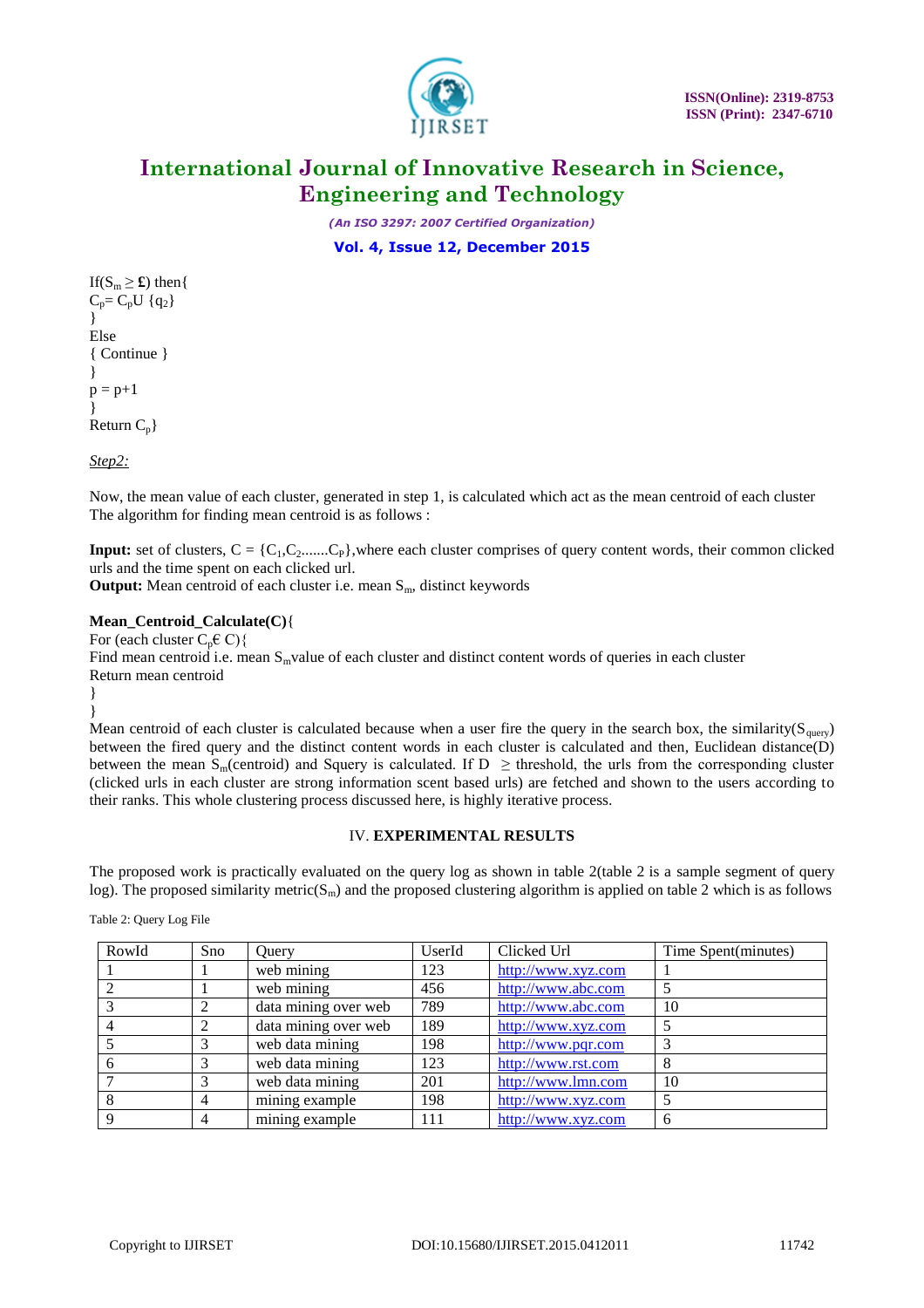

*(An ISO 3297: 2007 Certified Organization)*

**Vol. 4, Issue 12, December 2015**

*(A) Proposed Similarity Metric Evaluation*

#### **Consider Sno 1 query and Sno 2 query, say: q1:** web mining

**q2:** data mining over web

*Step 1:* finding  $Sim_{query}(q_1, q_2)$  as given by eq. (3).

*Step 2:* finding  $Sim_{\rm clicked}(q_1, q_2)$  as given by eq. (4)

*Step 3:* Finding total time spent on the clicked urls common to q1 and q2. If total time is greater than some threshold value add +1 for each set of common clicked urls for queries q1 and q2.

*Step 4:* Summing the result of step1, step 2 and step 3 to obtain proposed similarity metric.

Performing these steps for each pairs of queries i.e. Sno 1-3,Sno 1-4, Sno 2-3, Sno 2-4, Sno 3-4. The result for similarity metric evaluation is given by table 3.

| q1                       | q2                                          | $S_w$ (Proposed Similarity Metric) |
|--------------------------|---------------------------------------------|------------------------------------|
| $(1)$ Web mining         | (2) Data mining over web                    | 3.707                              |
|                          | $(3)$ Web data mining<br>(4) Mining example | 0.816<br>2                         |
| (2) data mining over web | (3) web data mining                         | 0.866                              |
|                          | (4) mining example                          | 1.853                              |
| (3) web data mining      | (4) mining example                          | 0.408                              |

Table 3: Proposed Similarity Metric Result Table

#### *(B) Clustering*

*Step 1:* The clustering algorithm defined in section III is applied to the table 3 following clusters will be formed and considering  $S_m$  threshold is 1:

 $C_1$ **:** {(1),(2),(4)}  $C_2$ **:** {(2),(4)}  $C_3$ **:** {(3)}

*Step 2:*Mean centroid of each cluster is calculated by using the algorithm defined in Section III.

*(C) Comparing Clustering with different threshold values*

Different clusters will be formed with different threshold values. The result with varying threshold values are listed in fig 3, 4 & 5.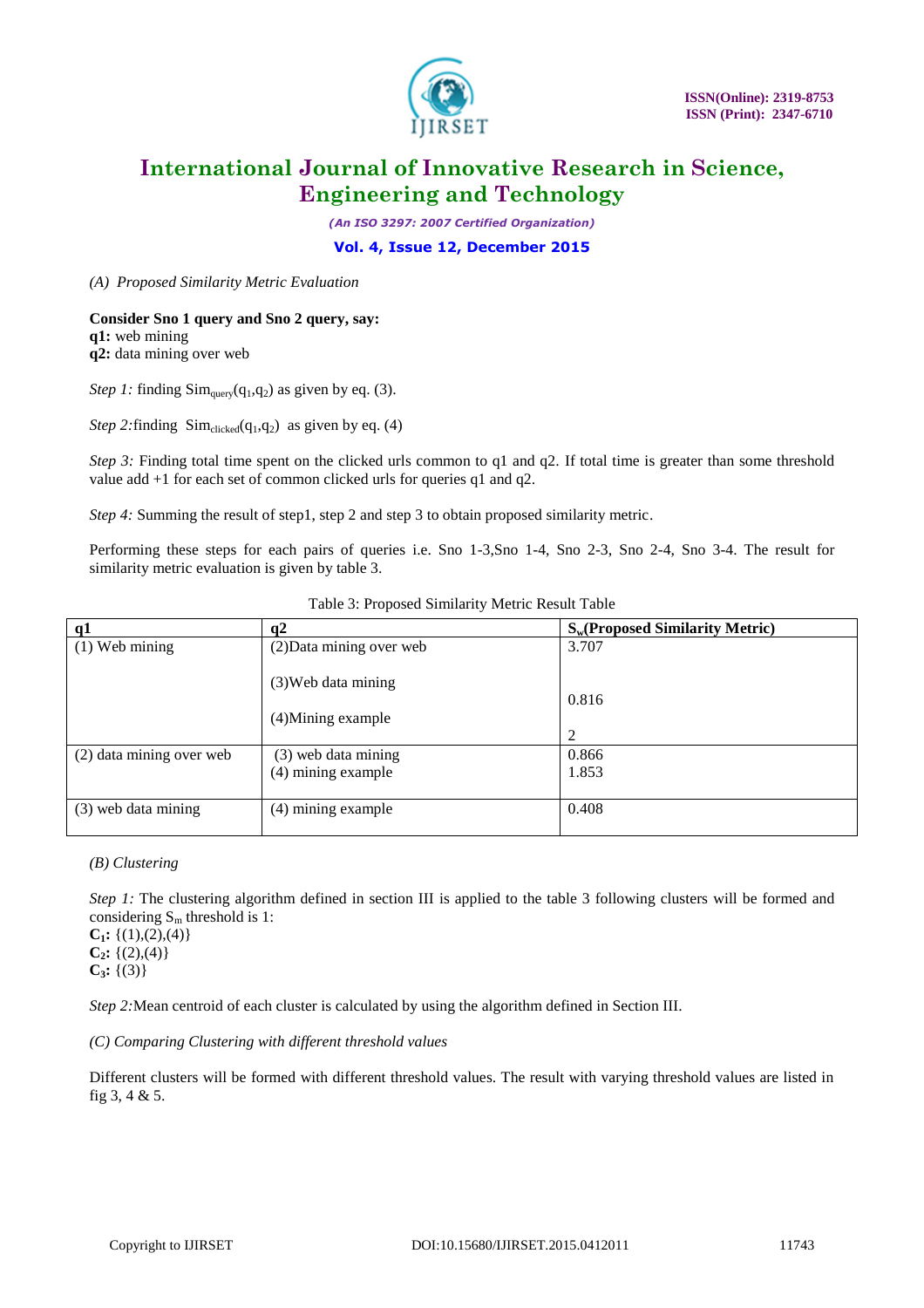

*(An ISO 3297: 2007 Certified Organization)*

#### **Vol. 4, Issue 12, December 2015**



Fig 3: Clusters formation with  $S_m$ Threshold = 0.5



Fig 4: Clusters formation with  $S_m$ Threshold = 1



Fig 5: Clusters formation with  $S_m$ Threshold = 2



Fig 6: Clusters formation with  $S_m$ Threshold = 3